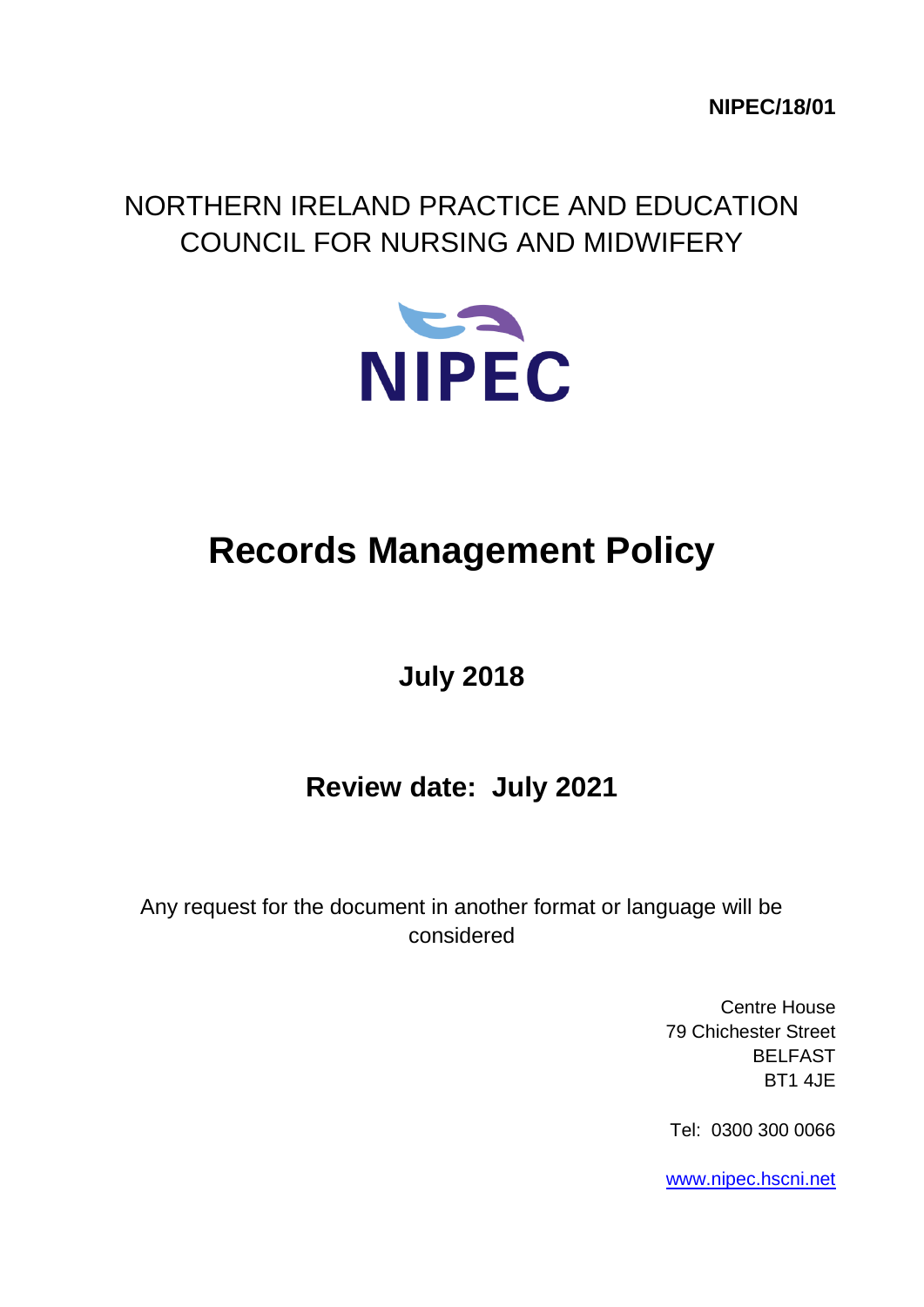#### **1. Introduction**

All Health and Social Care (HSC) records are public records under the terms of the Public Records Act (NI) 1923. The Act sets out the broad responsibilities for everyone who works with such records, and as such, NIPEC has a statutory duty to make arrangements for the management and safekeeping of its records, and for their retention, storage, and eventual disposal.

Records Management is the term used to describe an administrative system by which an organisation seeks to control the creation, retrieval, storage, preservation or disposal of its records.

A record can be described as: "recorded information, in any form, created or received and maintained by an organisation or person in the transaction of business or conduct of affairs and kept as evidence". This policy covers all records in all formats: electronic or paper; created, collated, processed, used, stored and/or disposed of in the course of NIPEC business - this includes emails, and additional guidance on the use of emails can be found in Appendix 1.

This policy should be read in conjunction with related NIPEC documents and policies including its:

- Information Governance Strategy
- Data Protection Policy
- Clear Desk and Screen Policy
- FOI Request Procedures
- ICT Security Policy
- **IT Ethical Code and Computer Usage Guidelines**
- Operational Procedure for NIPEC's filing system
- Disposal Schedule

There are also a number of pieces of legislation which impose the need for effective records management:

- Public Records Act (NI) 1923 sets out the procedures both for the destruction of records deemed to have no long-term value and for the preservation and transfer to PRONI of records selected for permanent preservation.
- Freedom of Information Act 2000 (FOI) provides a statutory right of access to information held by public authorities (subject to exemptions). Public authorities are obliged to comply with The Lord Chancellor's Code of Practice on Records Management which is intended to support the objectives of the FOI legislation by outlining the management practices that should be followed by public authorities in relation to the creating, keeping, managing and disposal of their records.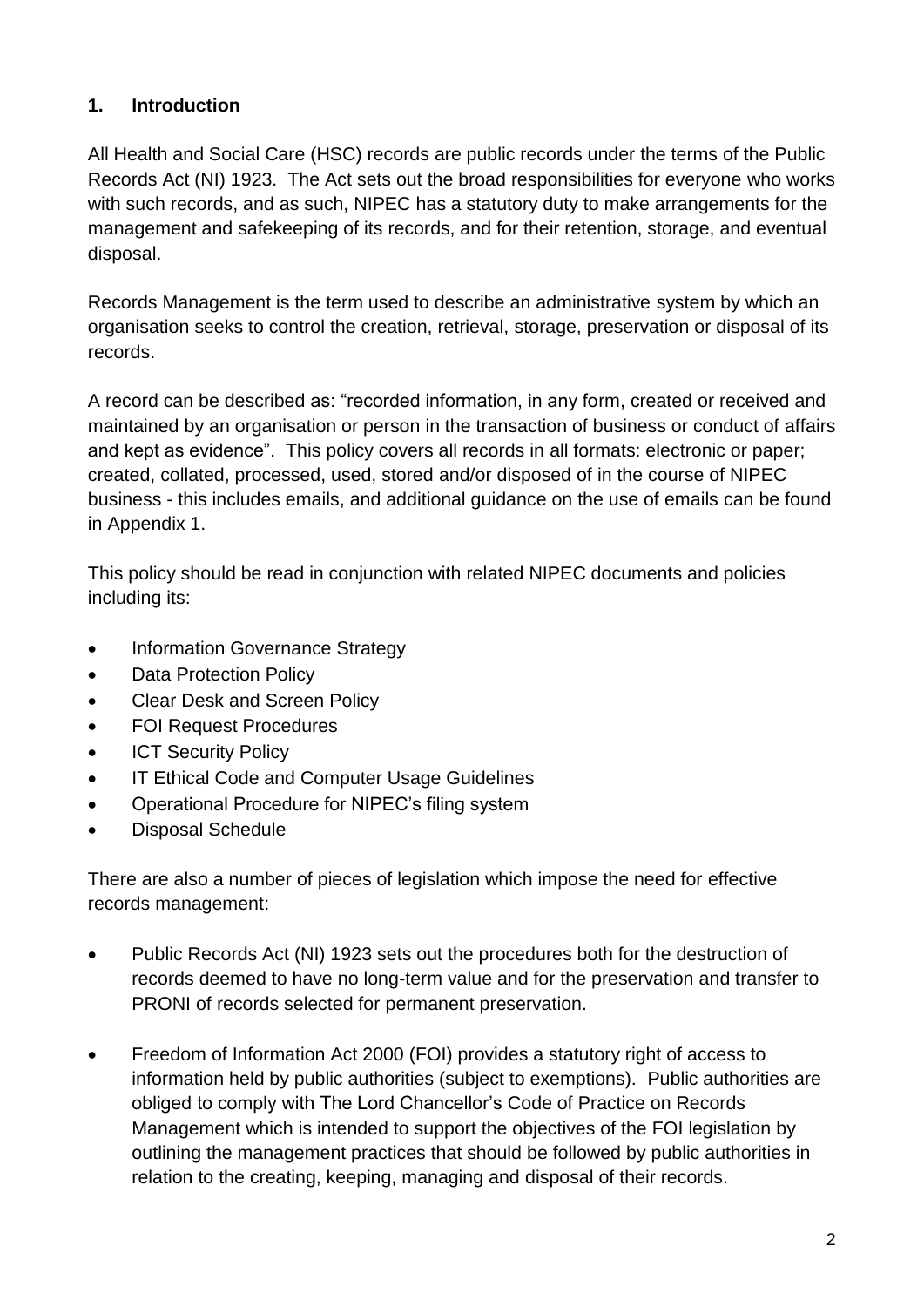- The Data Protection Act 2018, incorporating General Data Protection Regulation 2016, entitles individuals to access their personal information, which is being processed by another on request. Records therefore need to be managed effectively to enable NIPEC to respond to requests for access to information.
- Environmental Information Regulations (EIR) provide the public with a statutory right of access to environmental information held by public authorities.

Records should meet NIPEC's legal and operational requirements and support accountability in decisions taken by its officers and Council. It is therefore vital that management of information is treated as an administrative discipline, which controls all aspects of the record from creation through to disposal, in an appropriate manner.

#### **2. Policy Statement**

Information is a corporate asset and NIPEC's records are vital in both its current and future work, for the purposes of accountability and for an awareness and understanding of its history. Essentially, they are the corporate memory of NIPEC and its business.

In consultation with organisations that may be concerned with the management of its records, NIPEC will create, use, manage and destroy or retain/preserve its records in accordance with statutory requirements.

Systematic records management is fundamental to organisational efficiency. It ensures that the correct information is:

- captured, stored, retrieved and destroyed or retained/preserved according to need
- fully utilized to meet current and future needs and to support change
- accessible to those who need to make use of it.

All NIPEC staff who create, use, manage or dispose of records have a duty to protect them and ensure that any information they add to the record is necessary, accurate and complete. The confidentiality of client and staff records must always be of primary concern to NIPEC staff.

Records management is a specific part of NIPEC's Information Governance Strategy and NIPEC's Information Governance Group are responsible for maintaining the accuracy and relevance of this policy and providing assurance to NIPEC's Business Team and Council as to its implementation and effectiveness.

#### **3. Aims and objectives of Records Management**

The aim of this policy is to ensure the quality of NIPEC's records; to maintain, retain or dispose of these records in accordance with NIPEC's need and legislative requirements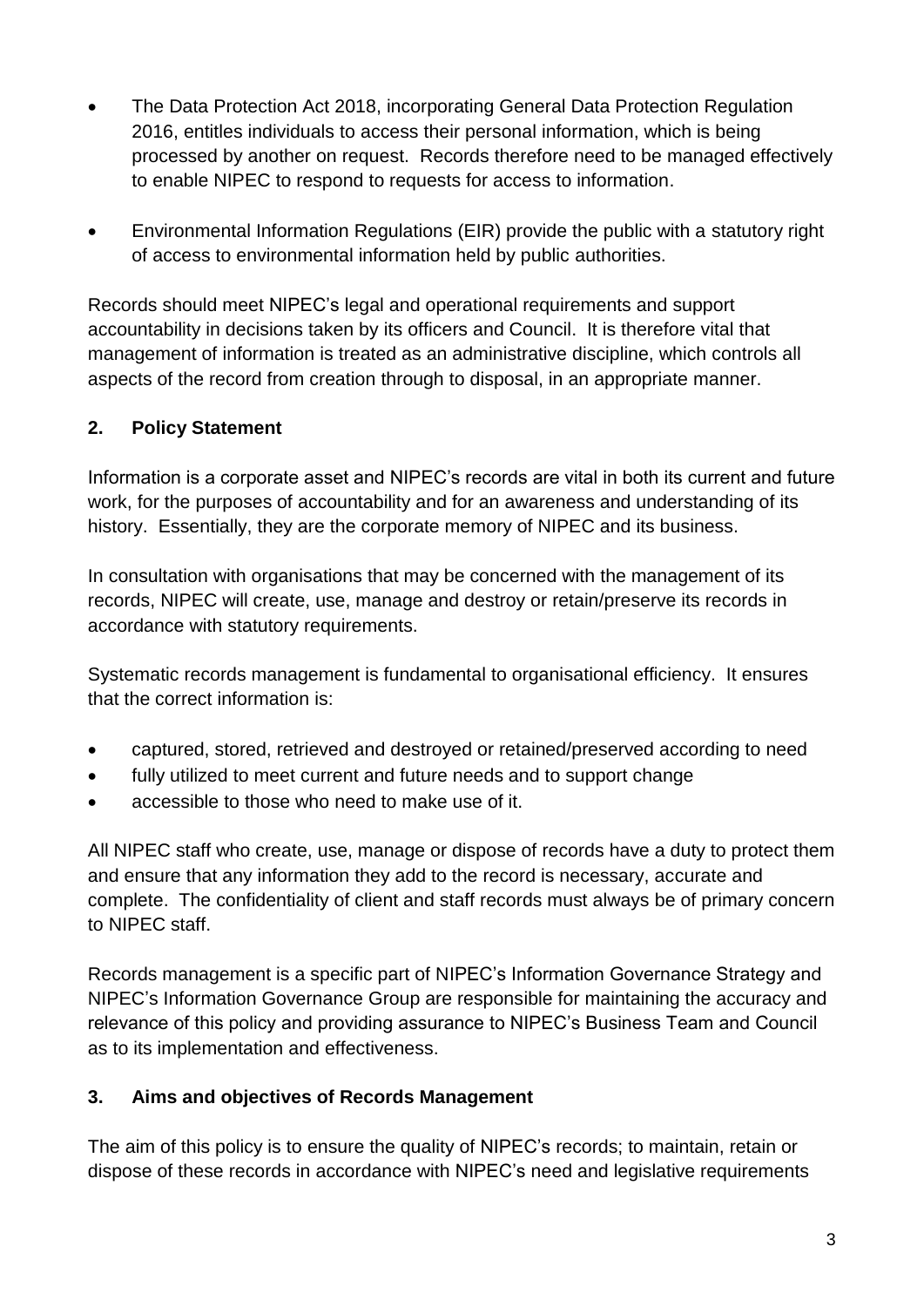and to ensure the permanent preservation of appropriately identified records. The detailed objectives are to:

- ensure that the record is present, accurate and complete
- maintain effective records control systems
- improve information retrieval methods by maintaining effective filing systems
- ensure the record provides a reliable and accountable representation of business activity and, if relevant, provides the rationale behind the decision-making process
- maintain procedures for retention and disposal of records.

#### **4. Accountability**

The **Chief Executive** and **Business Team** will oversee the effective record management within NIPEC, and with **designated NIPEC staff**, have a duty to ensure that NIPEC complies with the requirements of legislation affecting the management of records and with supporting regulations and codes.

The **Head of Corporate Services** and members of the **Information Governance Group** will work closely with all staff to ensure that there is consistency in the management of records and that advice and guidance on good records management practice is provided throughout the organisation.

**All members of staff** are responsible for documenting their actions and decisions in the records and for maintaining records in accordance with good practice and professional guidelines. All staff are responsible for:

- ensuring they have a clear understanding of records management and demonstrate commitment to duties relating to record keeping
- creating records which are consistent, reliable, accurate and complete
- capturing records which authentically document activities in the course of which they were produced
- filing records correctly in the appropriate area of NIPEC's filing system on the server
- applying security and access controls to records where appropriate
- identifying and applying appropriate disposal and retention periods to records.

#### **5. Record Filing Structure**

NIPEC's records are stored electronically on a central server. In the past NIPEC maintained a dual manual and electronic filing system, however, in April 2017, it was agreed NIPEC would move to a paper-lite system and as a first step, cease creating paper based/manual folders in which to store records. Historical manual folders have been retained and will be managed and disposed of as per NIPEC's Disposal Schedule.

The **Corporate IT and Information Officer** will monitor the storage and retention of NIPEC's records and, through the **Information Governance Group,** ensure NIPEC's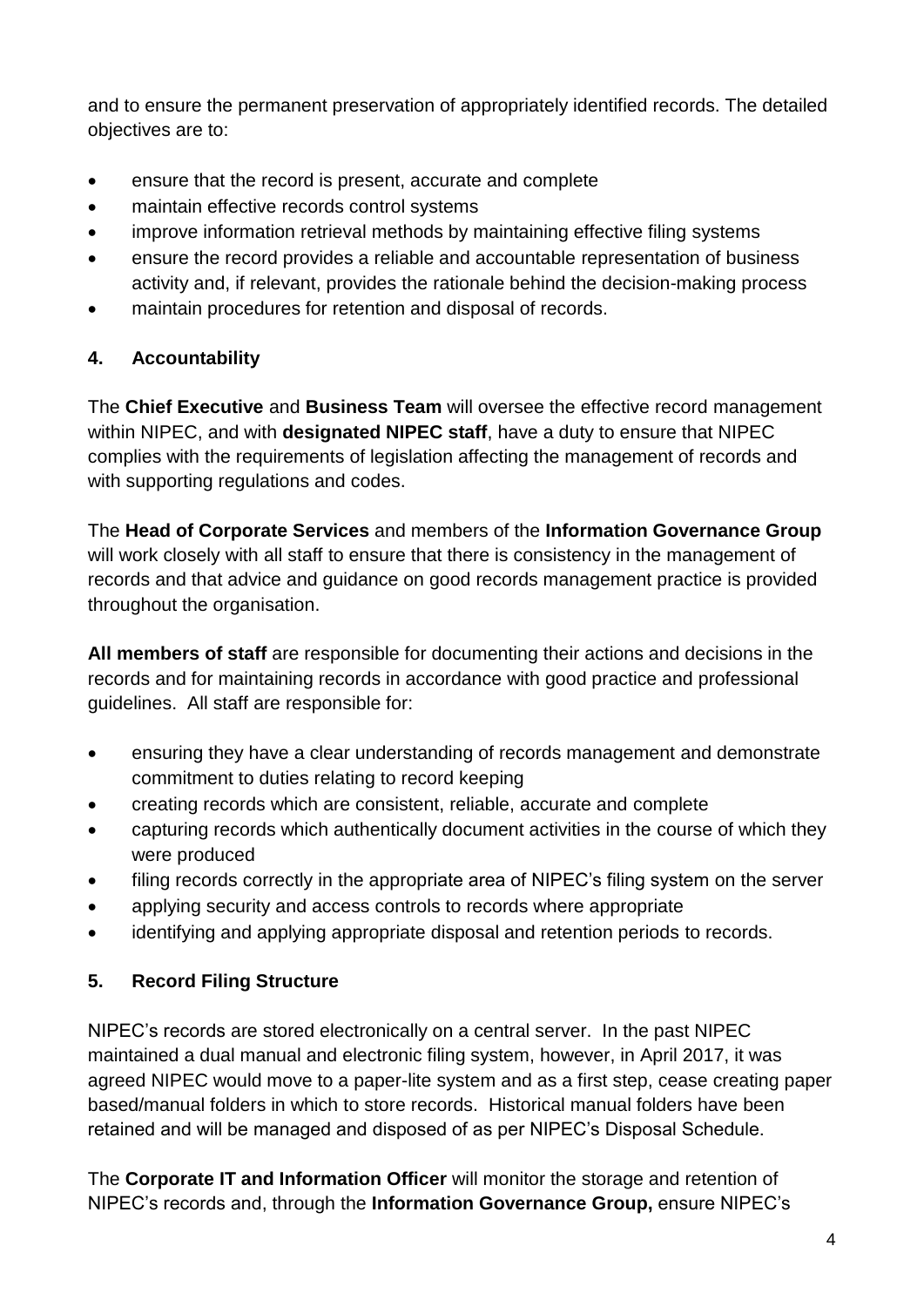Operational Procedure for its filing system and guidance within GMGR is being followed by all staff.

#### **6. Retention and Disposal of Records**

All records should be retained and disposed of in accordance with NIPEC's Disposal Schedule, adapted from the Department of Health's Good Management, Good Records (GMGR).

A regular quality check of NIPEC's filing system will be undertaken by the Corporate IT and Information Officer. In liaison with NIPEC's Business Team and approval of the Chief Executive, relevant manual and electronic files will be archived, disposed of, and, where relevant, forwarded to PRONI for permanent preservation.

#### **7. Monitoring Compliance**

Monitoring of compliance with this policy will be undertaken by NIPEC's Information Governance Group, reporting any issues to NIPEC's Business Team in order to agree any changes required or action to be taken.

#### **8. Equality**

This policy has been screened for equality implications as required by Section 75 and Schedule 9 and of the Northern Ireland Act 1998. Equality Commission guidance states that the purpose of screening is to identify those policies which are likely to have a significant impact on equality of opportunity so that the greatest resources can be devoted to these.

Using the Equality Commission's screening criteria and NIPEC's Human Rights screening template no significant equality or human rights implications have been identified. The policy will therefore not be subject to equality impact assessment.

Signed: **Date: Date:** *Date:* 

**Chief Executive**